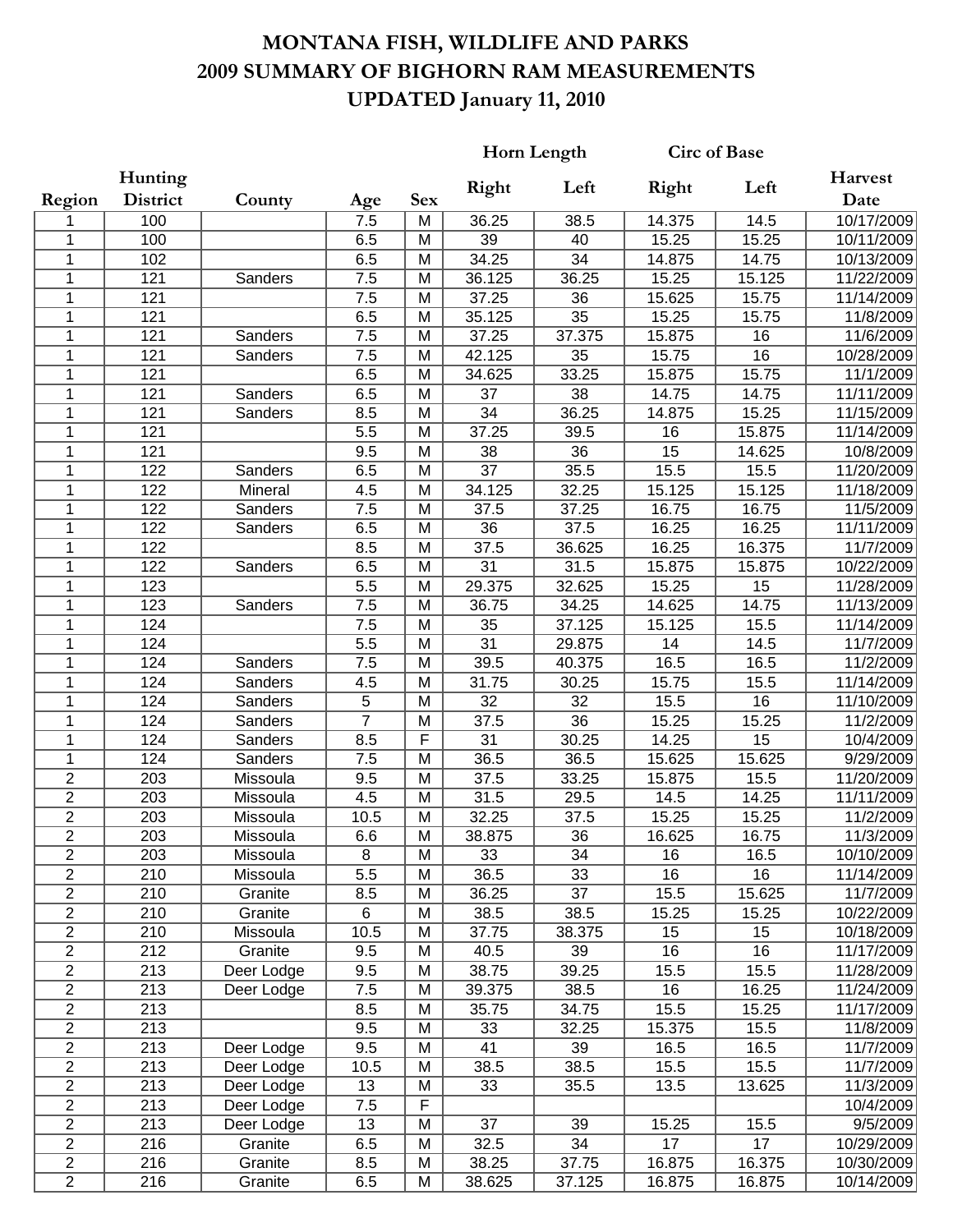| 2                       | 216              | Granite       | 2.5              | F |                 |                 |                 |                 | 10/3/2009  |
|-------------------------|------------------|---------------|------------------|---|-----------------|-----------------|-----------------|-----------------|------------|
| $\overline{2}$          | 216              | Granite       | 5.5              | M | 33.75           | 34.75           | 15.75           | 15.75           | 9/28/2009  |
| $\overline{c}$          | 216              | Granite       | 5.5              | M | 36.75           | 34.5            | 14.75           | 14.5            | 9/25/2009  |
| $\overline{2}$          | 216              | Granite       | 6.5              | M | 35              | 33              | 16              | $\overline{16}$ | 9/20/2009  |
| $\overline{2}$          | 216              | Granite       | 6.5              | M | 32.75           |                 | 16              | 16.5            | 9/16/2009  |
| $\overline{2}$          | 216              | Granite       | $\overline{5.5}$ | M | 34.5            | $\overline{34}$ | 15.5            | 15.5            | 9/19/2009  |
| $\overline{2}$          | 250              | Ravalli       | 5.5              | M | $\overline{35}$ | 35              | $\overline{15}$ | $\overline{15}$ | 11/18/2009 |
| $\overline{2}$          | 250              | Ravalli       | 7.5              | M | $\overline{33}$ | 32.875          | 15.625          | 16.125          | 11/19/2009 |
| $\overline{2}$          | 261              | Ravalli       | 8.5              | М | 37.25           | 36.25           | 14.625          | $\overline{15}$ | 11/4/2009  |
| $\overline{2}$          | 261              | Ravalli       | 5.5              | M | 36.25           | 37.5            | 15.375          | 15.5            | 11/7/2009  |
| $\overline{2}$          | 261              | Ravalli       | 5.5              | M | 32.25           | 33.25           | 15.5            | 15.375          | 10/12/2009 |
| $\overline{2}$          | 261              | Ravalli       | 7.5              | M | 35.5            | 36.5            | 14.375          | 14.375          | 9/19/2009  |
| $\overline{2}$          | 261              | Ravalli       | 7.5              | M | 37              | 36.5            | 14.875          | 15              | 9/15/2009  |
| $\overline{2}$          | 270              | Ravalli       | 5.5              | F |                 |                 |                 |                 | 11/15/2009 |
| $\overline{2}$          | 270              | Ravalli       | 4.5              | F |                 |                 |                 |                 | 11/17/2009 |
| $\overline{2}$          | 270              | Ravalli       | 3.5              | F |                 |                 |                 |                 | 11/18/2009 |
| $\overline{2}$          | 270              | Ravalli       | 7.5              | M | 38.5            | 41.625          | 15.375          | 15.5            | 11/14/2009 |
| $\overline{c}$          | 270              | Ravalli       | 9.5              | M | 37.5            | 36.375          | 15.25           | 15.25           | 11/16/2009 |
| $\overline{2}$          | 270              | Ravalli       | 8.5              | M | 38              | 35.125          | 15.5            | 15.5            | 11/12/2009 |
| $\overline{2}$          | 270              | Ravalli       | 5.5              | M | 30.5            | 34.5            | 13.875          | 14              | 11/7/2009  |
| $\overline{c}$          | 270              | Ravalli       | 8.5              | M | 36              | 41.375          | 15.125          | 15.25           | 11/2/2009  |
| $\overline{c}$          | 270              | Ravalli       | 7.5              | M | 36.125          | 36.5            | 16.125          | 16.25           | 10/18/2009 |
| $\overline{2}$          | 270              | Ravalli       | 5.5              | M | $\overline{35}$ | 32              | 14              | 13.875          | 9/4/2009   |
| $\overline{2}$          | 270              | Ravalli       | 7.5              | M | 41.75           | 40              | 15.75           | 15.625          | 9/6/2009   |
| $\overline{2}$          | 283              | Missoula      | 7.5              | M | 32.375          | 32.625          | 14.5            | 14.5            | 11/14/2009 |
| $\overline{2}$          | 283              | Missoula      | 7.5              | M | $\overline{39}$ | 37              | 16.5            | 16.5            | 11/11/2009 |
| $\overline{3}$          | 300              | Gallatin      | 7.5              | M | 34.125          | 32.125          | 14.625          | 14.75           | 9/3/2009   |
| $\overline{3}$          | 300              | Gallatin      | $\overline{7}$   | M | 32.5            | 32.25           | 14.5            | 14.75           | 9/1/2009   |
| $\overline{3}$          | 301              | Gallatin      | 7.5              | M | 33.5            | 34.75           | 15.5            | 15.375          | 11/27/2009 |
| $\overline{3}$          | 301              | Gallatin      | 5.5              | M | 35.125          | 35.875          | 15.25           | 15.25           | 11/21/2009 |
| $\overline{3}$          | 301              | Gallatin      | 6.5              | M | 31.25           | 29.75           | 15.5            | 15.75           | 11/14/2009 |
| $\overline{3}$          | 301              |               | 5                | M | 29.875          | 29              | 15.25           | 15              | 9/17/2009  |
| $\overline{3}$          | 301              | Madison       | 10.5             | M | 36.125          | 36.75           | 15.5            | 15.5            | 9/15/2009  |
| 3                       | 305              | Park          | 9.5              | M | 35              | 34.5            | 14.75           | 14.875          | 10/30/2009 |
| 3                       | 315              | Beaverhead    | 6.5              | M | 35              | 33.25           | 15.25           | 15.625          | 11/6/2009  |
| 3                       | 315              | Beaverhead    | $\overline{7}$   | M | 35.125          | 36.625          | 15              | 15              | 10/9/2009  |
| 3                       | 381              | Lewis & Clark | 4.5              | M | 28.75           | 29.125          | 12.75           | 12.75           | 11/8/2009  |
| 4                       | 421              | Teton         | 6                | M | 34.75           | 35.625          | 16.5            | 16.25           | 11/13/2009 |
| 4                       | 421              |               | 8.5              | M | 34              | 36.5            | 15.5            | 15              | 9/20/2009  |
| 4                       | 422              | Lewis & Clark | 8.5              | M | 37              | 36              | 15.5            | 16              | 11/27/2009 |
| 4                       | 422              | Lewis & Clark | 6.5              | M | 32              | 32.75           | 15.5            | 15.5            | 11/11/2009 |
| 4                       | 422              | Lewis & Clark | 6.5              | M | 40              | 38              | 16.25           | 16              | 11/13/2009 |
| $\overline{4}$          | 422              | Cascade       | 7.5              | M | 32.5            | 34.75           | 15.375          | 15.5            | 11/15/2009 |
| $\overline{4}$          | 422              | Liberty       | 7.5              | M | 38.75           | 38              | 17.5            | 17              | 11/8/2009  |
| $\overline{4}$          | 422              | Lewis & Clark | 6.5              | M | 36.5            | 36.5            | 15              | 14.75           | 11/7/2009  |
| $\overline{\mathbf{4}}$ | 422              | Teton         | 7.5              | M | 36.25           | 35              | 16              | 16.25           | 10/11/2009 |
| $\overline{4}$          | 422              | Teton         | $\overline{7}$   | M | 36              | 30.625          | 15.5            | 15.5            | 10/18/2009 |
| 4                       | 422              | Lewis & Clark | 9.5              | M | 38              | 36.875          | 14.75           | 14.75           | 10/11/2009 |
| 4                       | 423              | Lewis & Clark | 6.5              | м | 38.25           | 35              | 16              | 15.75           | 11/27/2009 |
| 4                       | 423              | Lewis & Clark | 9.5              | M | 36              | 36.5            | 15.25           | 15.25           | 11/22/2009 |
| 4                       | $\overline{423}$ | Teton         | 6.5              | M | 32.5            | 34.75           | 14.5            | 14.75           | 11/20/2009 |
| 4                       | 423              | Lewis & Clark | 5.5              | M | 35              | 34              | 17.25           | 15.75           | 11/7/2009  |
| $\overline{4}$          | 424              | Lewis & Clark | 7.5              | M | 32              | 32.25           | 14.5            | 15              | 11/27/2009 |
| 4                       | 424              | Lewis & Clark | 8.5              | M | 43.5            | 38              | 14.875          | 14.75           | 11/25/2009 |
| 4                       | 424              | Lewis & Clark | 7.5              |   | 37.25           | 38.375          | 15.75           | 15.75           | 11/22/2009 |
| 4                       | 424              | Cascade       | 7.5              | M | 38.25           | 37.75           | 16.75           | 17              | 11/15/2009 |
| 4                       | 424              | Lewis & Clark | $\overline{7}$   | M | 35.5            | 39.5            | 16.5            | 16.25           | 10/24/2009 |
| 4                       | 424              | Lewis & Clark | 6.5              | м | 39.75           | 34.5            | 15.875          | 16              | 10/20/2009 |
| 4                       | 441              | Teton         | 8                | м | 33.875          | 34              | 14.875          | 14.875          | 11/13/2009 |
| $\overline{\mathbf{4}}$ | 441              | Teton         | 10.5             | M | 37.25           | 37              | 15.625          | 15.5            | 10/6/2009  |
| $\overline{4}$          | 441              | Teton         | 4.5              | M | 31.375          | 31.75           | 14.875          | 14.5            | 10/25/2009 |
|                         |                  |               |                  |   |                 |                 |                 |                 |            |